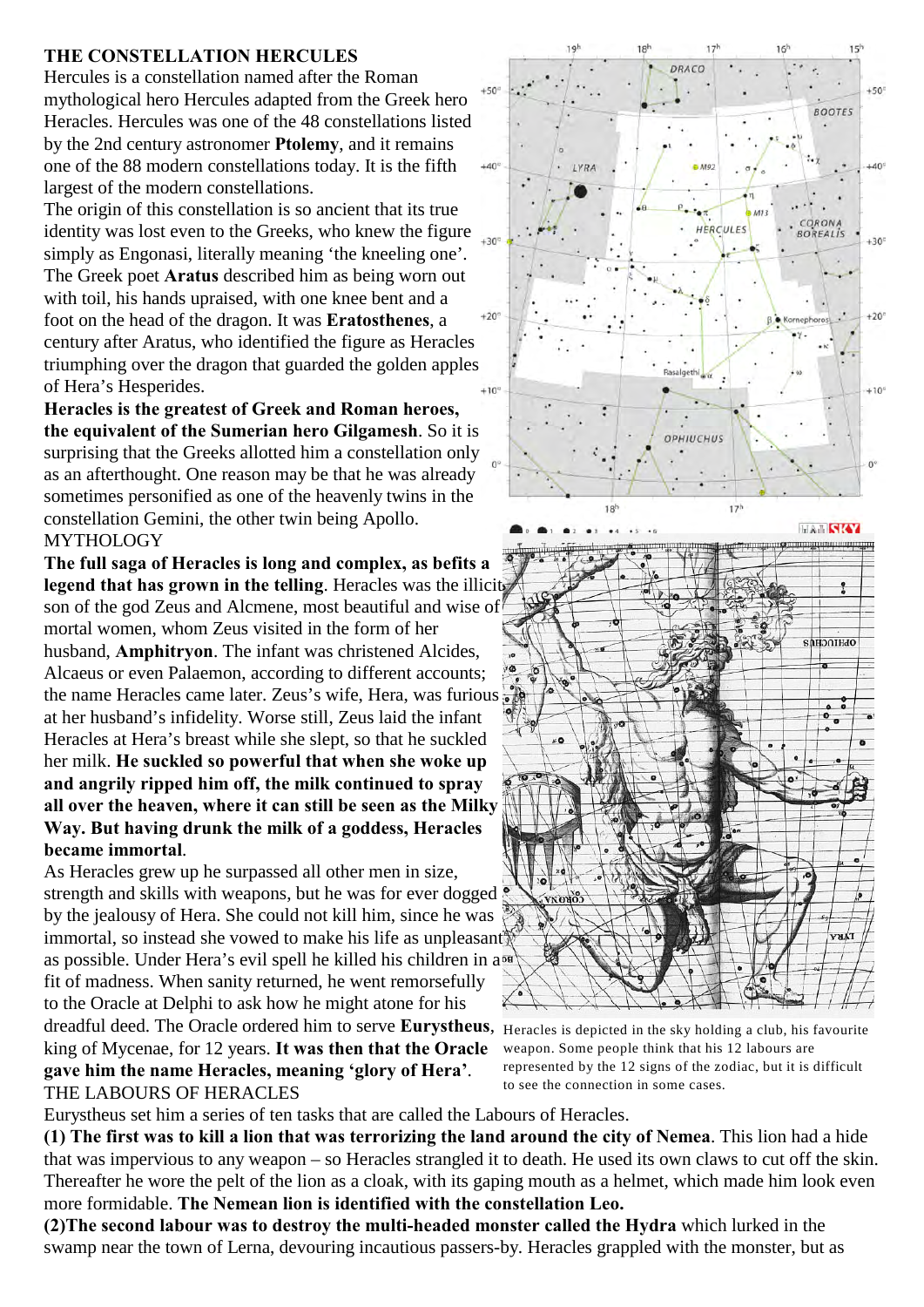soon as he cut off one of its heads, two grew to replace it. To make matters worse, a large crab came scuttling out of the swamp and nipped at the feet of Heracles. Angrily he stamped on the crab and called for help to **Iolaus**, his charioteer, who burned the stumps as each head was lopped to prevent more heads growing. Heracles gutted the Hydra and dipped his arrows in its poisonous blood – an action that would eventually be his undoing. **Both the crab (Cancer) and the Hydra are commemorated as constellations.** 

# **For his next two labours, Heracles was ordered to catch elusive animals: (3) a deer with golden horns, (4) and a ferocious boar**.

Perhaps the most famous labour is his fifth, **(5) the cleaning of the dung-filled stables of King Augeias of Elis.** Heracles struck a bargain with the king that he would clean out the stables in a single day in return for one-tenth of the king's cattle. Heracles accomplished the task by diverting two rivers. But Augeias, claiming he had been tricked, renounced the bargain and banished Heracles from Elis.

**(6) The next task took him to the town of Stymphalus where he dispersed a flock of marauding birds with arrow-like feathers**. The survivors flew to the Black Sea, where they subsequently attacked **Jason and the Argonauts**.

**(7)** Next, Heracles sailed to Crete to **capture a fire-breathing bull that was ravaging the land**. Some equate this bull with the constellation Taurus. **For his eighth and ninth labours**, Heracles **(8)** brought to Eurystheus the flesh-eating horses of **King Diomedes of Thrace** and the **(9)** belt of **Hippolyte, queen of the Amazons**. **(10)** Finally, **Heracles was sent to steal the cattle of Geryon**, a triple-bodied monster who ruled the island of Erytheia, far to the west. **While sailing there, Heracles set up the columns at the straits of Gibraltar, called the Pillars of Heracles**. He killed Geryon with a single arrow that pierced all three bodies from the side, then drove the cattle back to Greece. On route through Liguria, in southern France, he was set upon by local forces who so outnumbered him that he ran out of arrows. **Sinking to his knees, he prayed to his father, Zeus, who rained down rocks on the plain**. Heracles hurled these rocks at his attackers and routed them.

When Heracles returned from the last of these exploits, the cowardly and deceitful Eurystheus refused to release him from his service because Heracles had received help in slaying the Hydra and had attempted to profit from the stable-cleaning. Hence Eurystheus set two additional tasks, more difficult than those before:

**(11) The first was to steal the golden apples from the garden of Hera on the slopes of Mount Atlas.** The tree with the golden fruit had been a wedding present from Mother Earth (Gaia) when Hera married Zeus. Hera

set the Hesperides, daughters of Atlas, to guard the tree, but they stole some of the precious produce themselves. So Hera laid the dragon Ladon coiled around the tree to prevent any further pilfering. After a heroic journey, during which he released Prometheus from his bonds, Heracles came to the garden where the golden apples grew. Nearby stood Atlas, supporting the heavens on his shoulders. Heracles dispatched Ladon with a well-aimed arrow – Hera later set the dragon in the sky as the constellation Draco.

Heracles had been advised by Prometheus not to pick the apples himself, so he invited Atlas to fetch them for him while he temporarily supported the skies. Heracles hastily returned the burden of the skies to the shoulders of Atlas before making off with the golden treasure.

**(12) The twelfth labour, the most daunting of all, took him down to the gates of the Underworld to fetch Cerberus, the three-headed watchdog**. Cerberus had the tail of a dragon and his back was covered with snakes. A more loathsome creature would be difficult to imagine but Heracles, protected from the tail and the snakes by the skin of the Nemean lion, wrestled Cerberus with his bare  $T_{raditional}$  view of the Hercules constellation highlighting the hands and dragged the slavering dog to Eurystheus. The startled king had never expected to see Heracles alive again.

Now, with all the labours completed, Eurystheus had no option but to make Heracles a free man again.



quadrangle which forms the Keystone asterism. The traditional visualization imagines  $\alpha$  *Herculis* as Hercules's head; its name, Ras Algethi, literally means "head of the kneeling one". Hercules's left hand then points toward Lyra from his shoulders ä Herculis and ß Herculis. His left leg with *è Herculis* as the knee is stepping on Draco's head, who Hercules has vanquished.